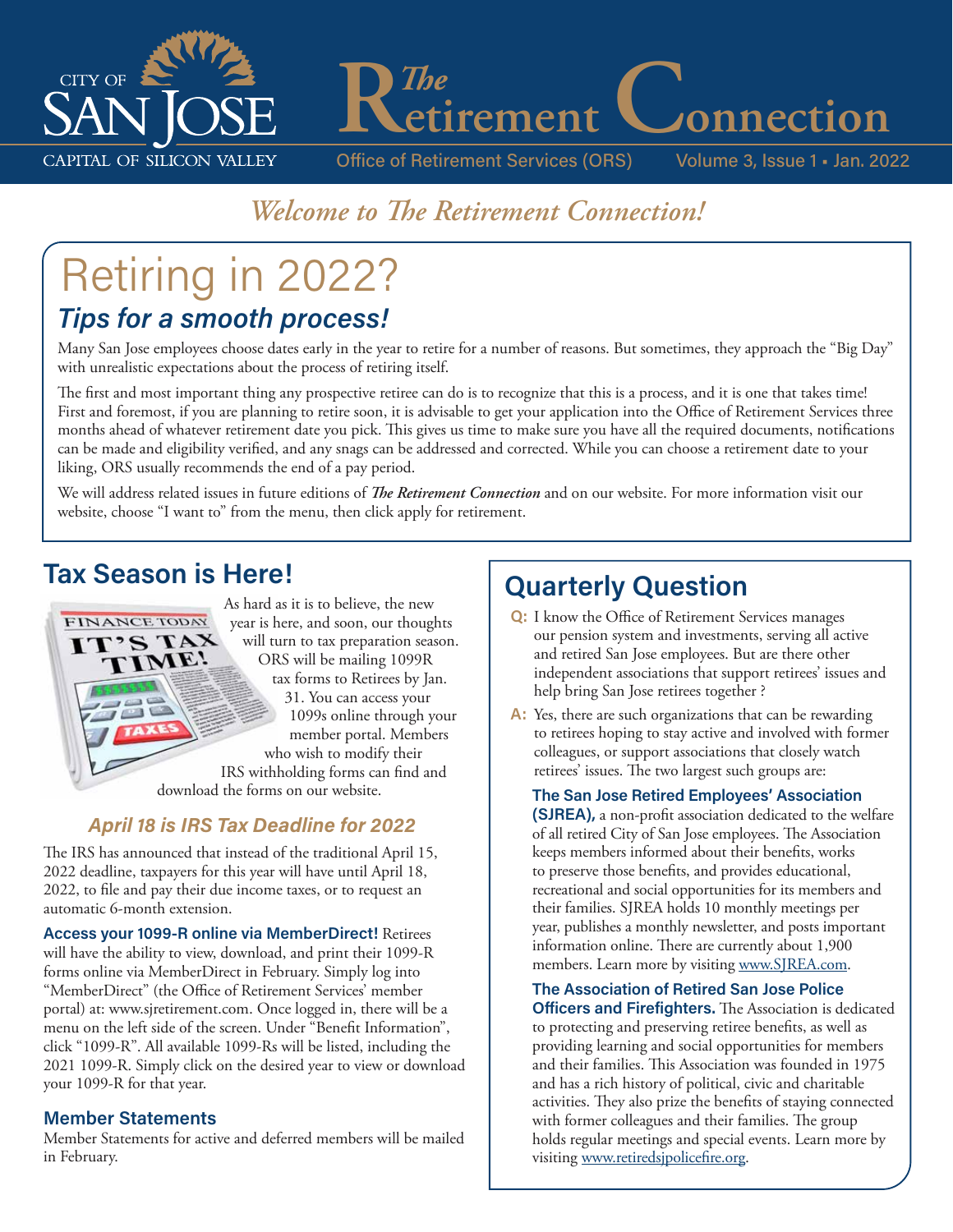# *Message from* Roberto L. Peña



It's hard to believe another new year has arrived, and even harder to believe we are still grappling with the Covid 19 pandemic and its profound impact on the way we do business and connect with our colleagues and members. But here we are.

The City's vaccine mandate for employees was an important step forward to moving closer to some normalcy. Here at ORS, we have been exploring a "hybrid" model that would be flexible enough to support both on-site work and access for our members, and remote work.

Officials remind us we must take the new Omicron Covid variant seriously as we continue to learn about Covid and its ability to mutate. What does this mean for our hopes to allow more public access to our offices and have at least a partial complement of staff on site? For now we have paused our return to the worksite. In the meantime, you are encouraged to reach out to ORS Staff through our website, email or our other social media options for any questions or make virtual appointments. Delivering

services to our members while maintaining the safety of the public and our staff continues to be our top priority, and we will keep you informed regarding any changes as we continue to navigate through this pandemic.

In other news, we have completed another smooth Open Enrollment period, and we're pleased we were able to help members make intelligent choices about their health benefits and get through the process of change. We provided webinars, online opportunities to talk with health providers, and other tools to make the process as easy as possible. We are happy with the variety of ways we have developed to communicate the important news and valuable resources related to Open Enrollment to our members.

Finally, on behalf of myself and staff at ORS, I hope everyone had a healthy, happy holiday season, and that we can all look forward to good things in 2022.

# **Medicare Part B Reimbursement process for Police and Fire Retirees**

Happy New Year from the ORS Health Team! As we enter 2022, we have shifted our focus from Open Enrollment to the Medicare Part B Reimbursement process. In accordance with the San José Municipal Code section 3.36.1925, which provides for the annual reimbursement of Medicare Part-B premiums to eligible health plan participants in the Police and Fire Retirement Plan, those enrolled in eligible medical plans in 2021 will be receiving a letter in February that includes a reimbursement application for Medicare Part-B premiums paid in the 2021 calendar year. To receive a reimbursement, retirees, spouses/ domestic partners, and survivors must have been enrolled in an eligible medical plan, complete and sign the application, and provide proof of payment for their 2021 Medicare Part-B premiums. If you were not enrolled in a health plan eligible for Medicare Part-B premium reimbursements, you will not be receiving a letter. To find out whether you were enrolled in an eligible plan, please consult the 2021 health rate sheets available on www.sjretirement.com. Click Retirees & Beneficiaries > Police & Fire > Health Benefits > Medical > Medicare (links to the 2021 rates are included below the links to the 2022 rates). If you are enrolled in a plan with a rate listed in the far-right column titled "Medicare Part B Reimbursement", you are eligible for a Medicare Part-B reimbursement. Those eligible will be receiving a letter in February with more details and the application. If you have any questions prior receiving the letter, please call 408-794-1000 or email retirement.dept@sanjoseca.gov.

## **Visit us on Social Media**

Open Enrollment proved to be one of the first opportunities to provide real value to members using social media. Your Office of Retirement Services posted regular, timely updates on Facebook and Twitter throughout November's Open Enrollment period, informing visitors of webinars, opportunities to chat with Kaiser and Anthem representatives about choices to be made, and deadlines. This, as well as "breaking news" and features of interest to our members, active and retired. Be sure to follow us on Facebook and Twitter and of course, follow more in-depth information on our re-designed website at www.sjretirement.com.

## **Did you know? COLAs are on the way!**

Retired members soon will be seeing a cost-of-living Adjustment (COLA) in their monthly benefit payment. For Police & Fire members, the increase will show up in their February payment, assuming they were retired on or before January 31. Federated retirees will see the adjustment in their April benefit if they were retired on or before March 31.

# **Staff Updates**

Department IT Manager **Eran Amir** pursued other opportunities outside of the City.

# **Welcome to ORS!**

**Gretel Calderon**, Benefits Staff Specialist **Eric Tsang**, Investment Officer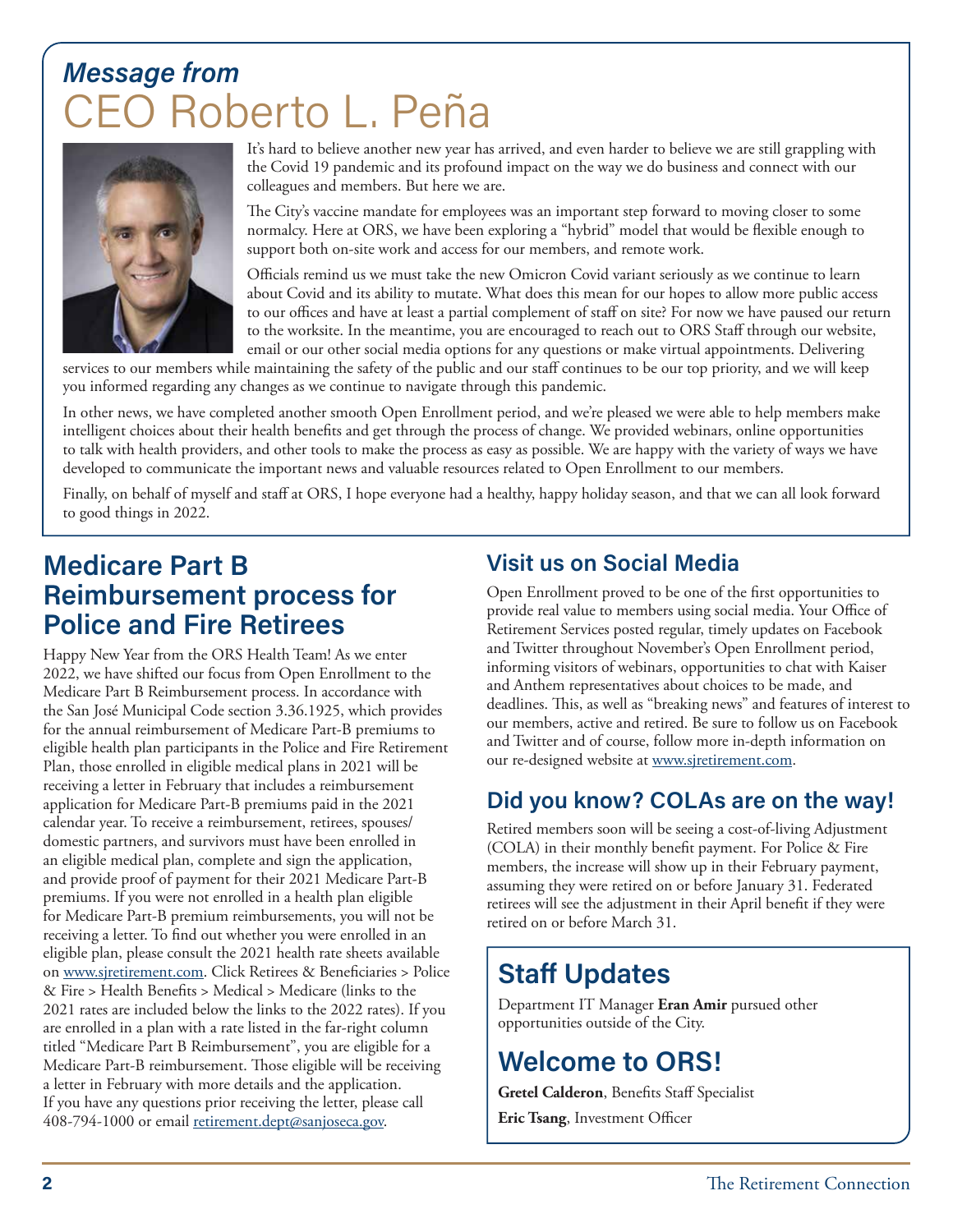# Profile: ORS Investment Group

## **Jay Kwon Senior Investment Officer**

- **Q:** Tell us a bit about your background.
- **A:** I joined ORS' staff in 2014 after working in the field of finance for 15 years. My work here focuses on Fixed Income and Absolute Return classes of investment.
- **Q:** What is most satisfying, and most challenging, about your work at ORS?
- **A:** The most satisfying and the challenging part of the job is keeping focused on the proper time perspective in making decisions about investments in a constantly changing environment – a part of the job that benefits from experience, and requires extraordinary patience.
- **Q:** Who is Jay Kwon off duty?
- **A:** I have young kids as well as a high-pressure job. I love being involved in their school, church and sports activities, but it all leaves very little down time.

## **Dhinesh Ganapathiappa Senior Investment Officer**

- **Q:** How did you come to work at ORS?
- **A:** I've been passionate about investments since high school, when I saved up some money to invest from a summer job. Professionally, I previously worked for a financial firm in Sacramento as a consultant to large institutional investors both public and private, providing portfolio analytic solutions. I wanted to return to the Bay Area where I grew up and my then fiancé lived. I was fortunate when a position opened in ORS' investment team in 2016.
- **Q:** What are your responsibilities at ORS?
- **A:** I work on private markets investments, continually evaluating and managing investments in private equity, real estate, private debt, and venture capital. This involves meeting with fund managers and others, conducting due diligence of prospective investments, and overseeing current investments.
- **Q:** What is most satisfying about your work?
- **A:** I love that there is so much to learn in a rapidly changing financial world, and the pleasure of working with stakeholders and the talented team here at ORS.
- **Q:** Tell us a little about your life outside of work.
- **A:** My wife and I have a very active 2-year-old daughter, Sophie, who loves Happy Hollow, the beach, aquarium, zoo, parks, or just running through the aisles at her favorite stores. She is my greatest joy when I'm off duty.



## **Christina Wang Investment Officer**

- **Q:** Share a little about your journey to working at ORS.
- A: As an investment officer, I am responsible for the public equity portfolio for both the Federated and Police & Fire Funds. Prior to joining ORS in 2018, I spent nine years at Progress Investment Management Company in San Francisco, where I was a portfolio manager and analyst, helping large, public institutional clients.
- **Q:** What are your goals here at ORS?
- **A:** The main goal is to help us earn better-than-market rate returns on our investments while staying within the same or lower risk than the broad market. That, and to communicate regularly with our Board members and team to keep everyone informed.
- **Q:** What do you find most rewarding, and most challenging about the work?
- **A:** I am proud to bring the best talents into our efforts here at ORS to generate strong returns for our portfolio. Yet every day is a new challenge, as past performance is not indicative of future results. I tell myself regularly to succeed on behalf of our members.
- **Q:** What is your life like outside of work?
- **A:** I have two young boys, ages 7 and 9, who keep me busy when I'm not working. I enjoy cooking and traveling. I cannot wait to travel once we emerge from Covid restrictions.

## **Ron Kumar Investment Operations Supervisor**

- **Q:** How did you come to oversee investments at ORS?
- **A:** My finance career began at the age of 17, when I began holding a series of positions in the banking industry. I moved up the ranks working in banking while attending college. I started at ORS 20 years ago and have served as an investment officer for private equity, real assets, and real estate investments. Now, I manage ORS' investments operations.
- **Q:** What does that position entail?
- **A:** I maintain our relationships with banks, work to continually improve the operation, and make sure we are complying with policies and procedures that protect the assets of the funds.
- **Q:** What is most satisfying about the work?
- **A:** It is gratifying to work in an environment where there is so much potential to learn every day. I enjoy my colleagues, and sharing my experience and knowledge to help them achieve their goals.
- **Q:** Tell me about Ron when he's not at his desk?
- **A:** I enjoy time with my family. I support our local wineries, and am active with the Morgan Hill Historical Society. My wife and I have two young boys, 12 and 9 years old, who keep us very busy.

The Retirement Connection **3**